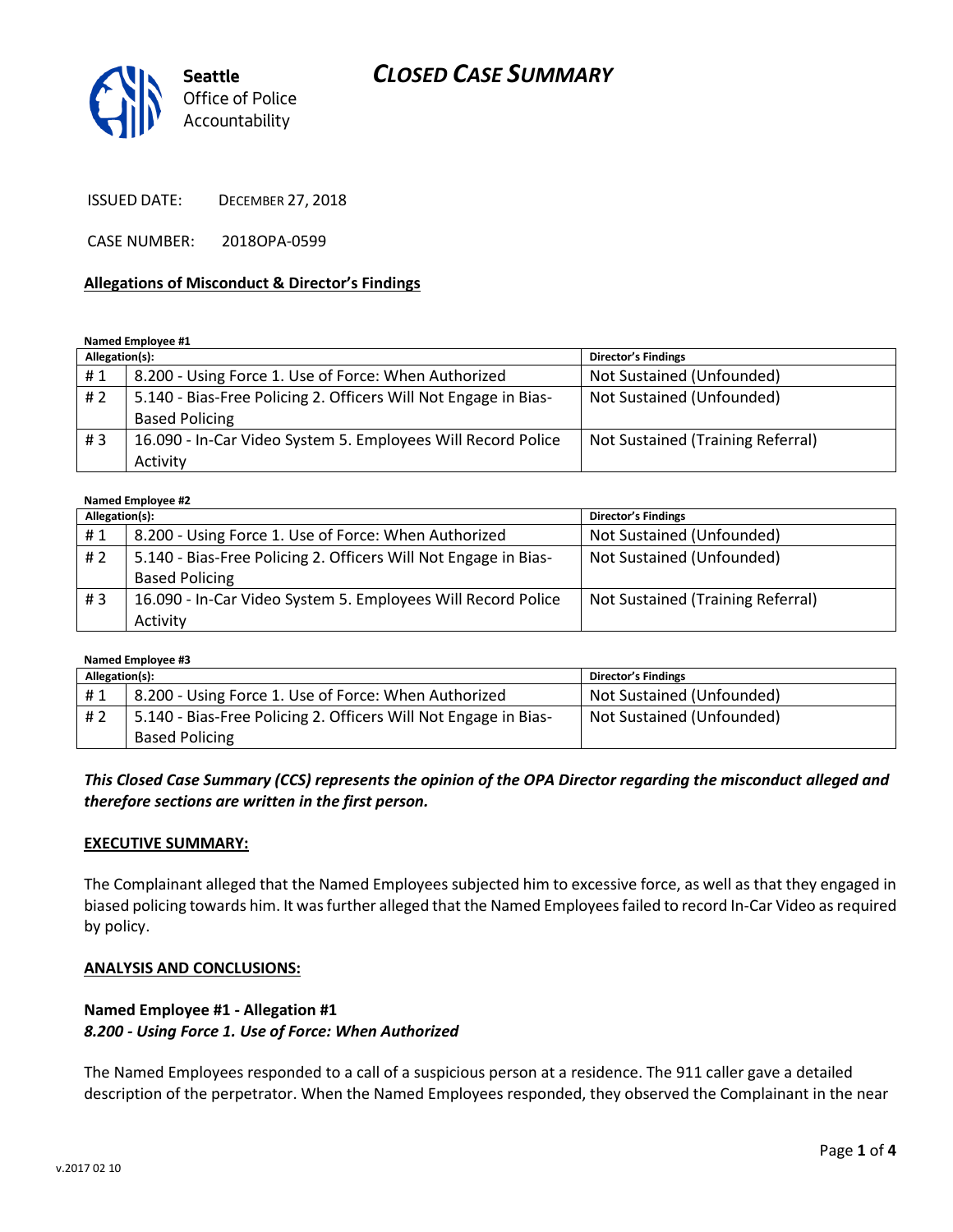

# *CLOSE CASE SUMMARY*

OPA CASE NUMBER: 2018OPA-0599

vicinity. The Complainant matched the description. The officers contacted the Complainant and determined that he had an open warrant. The officers took the Complainant into custody and handcuffed him.

After his arrest, the Complainant alleged to a Department supervisor that he had been assaulted by the Named Employees. He further alleged that the officers detained and arrested him based on bias. The supervisor referred these allegations to OPA and this investigation ensued.

The interaction between the Named Employees and the Complainant was captured on Department video. That video conclusively disproves that the Complainant was assaulted by the Named Employees or that they subjected the Complainant to excessive force.

For these reason, I recommend that this allegation be Not Sustained – Unfounded as against all of the Named Employees.

Recommended Finding: **Not Sustained (Unfounded)**

### **Named Employee #1 - Allegation #2** *5.140 - Bias-Free Policing 2. Officers Will Not Engage in Bias-Based Policing*

As discussed above, the Complainant also alleged that the Named Employees subjected him to biased policing.

Again, the video is dispositive. The video conclusively establishes that the Complainant was initially contacted because he matched the description of the suspect and was in the immediate vicinity of where the alleged suspicious behavior was occurring. Moreover, the video establishes that the Complainant was arrested based on an open warrant. As such, the evidence in this case indicates the law enforcement action taken against the Complainant was not due to his race.

For these reasons, I recommend that this allegation be Not Sustained – Unfounded as against all of the Named Employees.

### Recommended Finding: **Not Sustained (Unfounded)**

### **Named Employee #1 - Allegation #3** *16.090 - In-Car Video System 5. Employees Will Record Police Activity*

At the time of the incident, NE#2 was a student officer and NE#1 was his Field Training Officer. Both NE#1 and NE#2 were equipped with and trained on the use of In-Car Video (ICV). However, NE#2 failed to properly activate ICV. This was the case even though the officers were indisputably required to record their law enforcement activity during this incident.

After their involvement in this matter was completed, NE#1 counseled NE#2 as to his failure to activate the ICV. NE#1 reminded NE#2 of the need to screen such a failure with a Sergeant. Because NE#2 told NE#1 that his video was not working, NE#1 also explained to him that they were required to generate a HEAT ticket. They did so and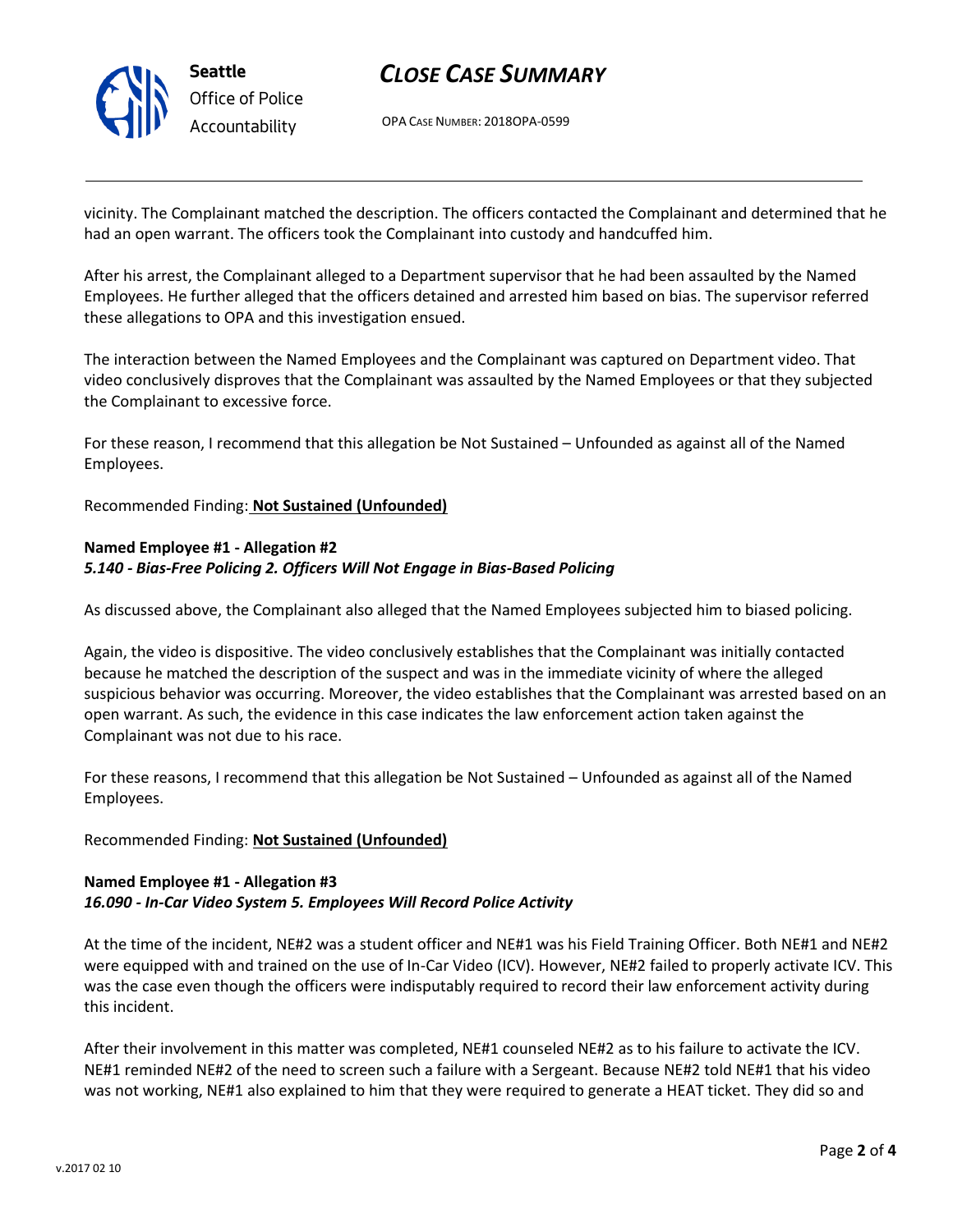

# *CLOSE CASE SUMMARY*

OPA CASE NUMBER: 2018OPA-0599

submitted the ticket to SPD ITS. However, NE#2 did not update the CAD Call Log and did not note the reason for his failure to record in an appropriate report.

SPD Policy 16.090-POL-1(5) concerns when Department employees are required to record police activity. SPD Policy 16.090-POL-1(5)(b) sets forth the categories of activity that must be recorded, which include: responses to dispatched calls starting before the employee arrives on the scene; Terry stops; on-view infractions and criminal activity; arrests and seizures; and questioning victims, suspects, or witnesses. SPD Policy 16.090-POL-1(7) requires that Department employees document the existence of video or the reason for the lack of video. Officers are required to note the failure to record in an update to the CAD Call Report, as well as to provide an explanation for the lack of a recording in an appropriate report. (SPD Policy 16.090-POL-1(7).)

While NE#2, not NE#1, failed to activate his video, NE#1, as the FTO, was ultimately responsible for this conduct. More importantly, NE#1 was also responsible for NE#2's failure to update the CAD Call Log and to document the reason for the lack of a recording in the General Offense Report. Both were contrary to SPD policy.

That being said, and based on OPA's review of the evidence, this failure to record was the result of a mistake by a new officer, rather than misconduct. As such, I recommend that both NE#1 and NE#2 receive Training Referrals rather than Sustained findings.

• **Training Referral**: NE#1 should receive retraining as to the elements of SPD Policy 16.090-POL-1(7) and should be reminded by his chain of command of the requirements that he note a failure to record video in an update to the CAD Call Log and document the reason for the failure in an appropriate report. This retraining and counseling should be documented and this documentation should be maintained in an appropriate database.

Recommended Finding: **Not Sustained (Training Referral)**

## **Named Employee #2 - Allegation #1** *8.200 - Using Force 1. Use of Force: When Authorized*

For the same reasons as stated above (*see* Named Employee #1, Allegation #1), I recommend that this allegation be Not Sustained – Unfounded.

Recommended Finding: **Not Sustained (Unfounded)**

## **Named Employee #2 - Allegation #2** *5.140 - Bias-Free Policing 2. Officers Will Not Engage in Bias-Based Policing*

For the same reasons as stated above (*see* Named Employee #1, Allegation #2), I recommend that this allegation be Not Sustained – Unfounded.

Recommended Finding: **Not Sustained (Unfounded)**